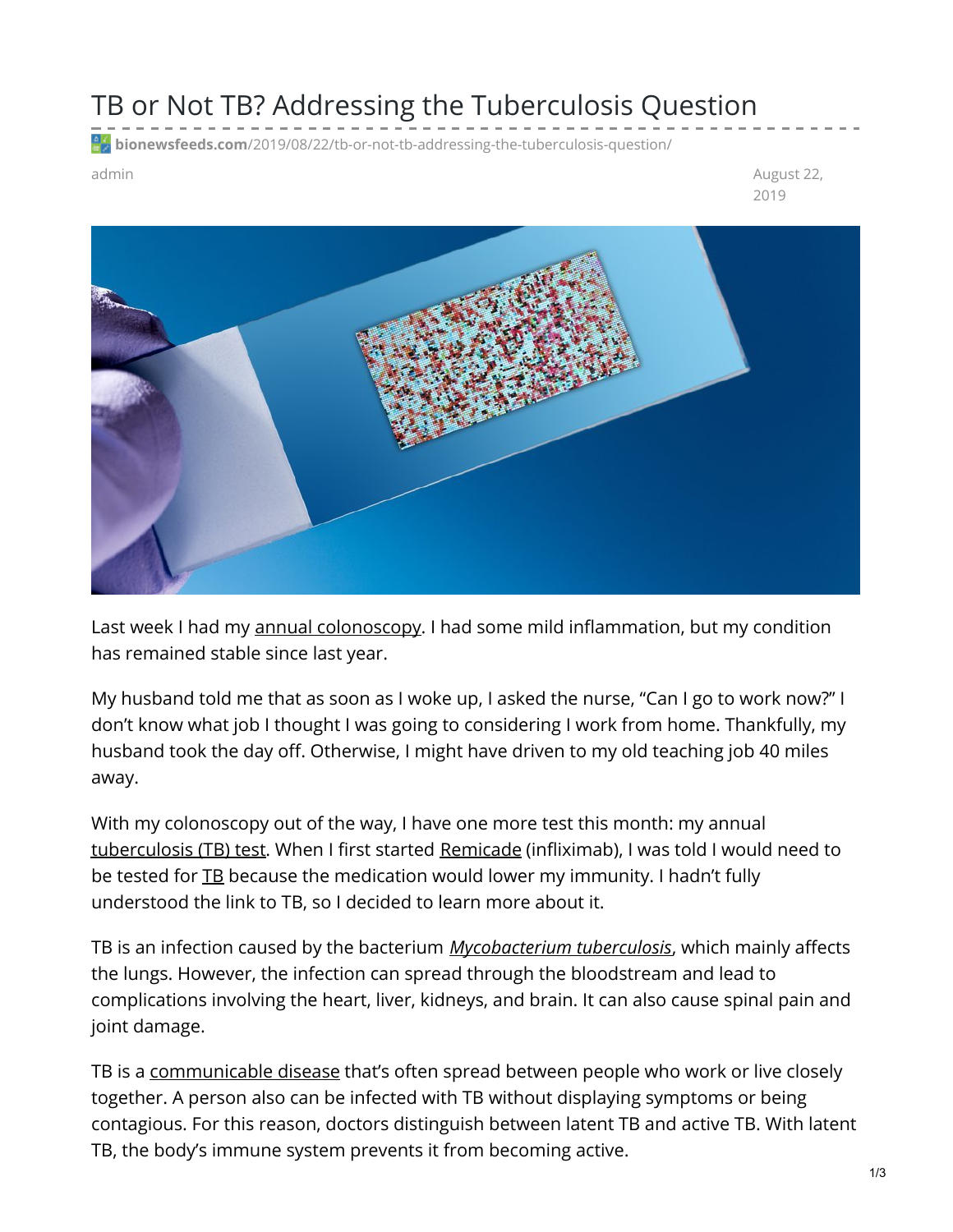The U.S. Centers for Disease Control and [Prevention](https://www.cdc.gov/mmwr/volumes/68/wr/mm6811a2.htm?s_cid=mm6811a2_w) reported a total of 9,029 new TB cases in the U.S. in 2018, with almost 70 percent occurring in people born outside the U.S. The bacillus [Calmette-Guérin](https://www.cdc.gov/tb/topic/basics/vaccines.htm) (BCG) vaccine is available, but it's generally given to infants born in countries where TB is prevalent and is not widely used in the U.S.

In addition to living in or traveling to high-risk countries, other risk factors for the disease include use of intravenous drugs and alcohol, being very young or very old, working in healthcare or in a residential care facility, or having a weakened immune system caused by other diseases or the medications used to treat them.

Some of these medications include the tumor necrosis factor (TNF) [inhibitors](https://www.ncbi.nlm.nih.gov/pmc/articles/PMC4296073/) used to treat inflammatory bowel disease, such as Remicade, [Cimzia](https://medlineplus.gov/druginfo/meds/a608041.html) (certolizumab), [Humira](https://ibdnewstoday.com/ibd-treatment/humira-adalimumab/) (adalimumab), and [Simponi](https://medlineplus.gov/druginfo/meds/a610010.html) (golimumab). A [study](https://academic.oup.com/cid/article/41/Supplement_3/S194/368817) published in the journal *Clinical Infectious Diseases* found "the use of anti-TNF therapies for the treatment of inflammatory conditions ... has been associated with [granuloma](https://www.ncbi.nlm.nih.gov/pmc/articles/PMC3538277/)tous infections." A granuloma is a small area of inflammation commonly seen in TB.

In this study, researchers hadn't anticipated findings that showed that the two most widely used TNF blockers differed in their spectrum of activity and also in the "risks they pose for reactivation of latent granulomatous infections."

A subcommittee formed by the British Thoracic Society Standards of Care Committee to examine the best approach to prevent TB in patients needing and other anti-TNF therapies [recommended](https://gut.bmj.com/content/54/10/1360) screening of patients for active or latent TB before beginning anti-TNF treatment.

I've had the relatively painless Mantoux [tuberculin](https://www.cdc.gov/tb/publications/factsheets/testing/skintesting.htm) skin test (TST) that requires two trips to the doctor's office. On the first visit, a small amount of [tuberculin](https://www.mayoclinic.org/drugs-supplements/tuberculin-intradermal-route/description/drg-20066571) purified protein derivative, made from an inactive strain of *Mycobacterium tuberculosis*, was injected intradermally into my inner forearm, leaving a small bubble or bump under the surface of the skin. During the second visit, 48 to 72 hours later, the injection site is "read." If the area is raised, hard, or swollen, the test is positive for TB.

This year, I had the option of getting the blood test. The [interferon-gamma](https://www.cdc.gov/tb/publications/factsheets/testing/igra.htm) release assay (IGRA) measures the immune system's response to *M. tuberculosis*. The test is completed during one clinic visit, and results are available within 24 hours. Unlike the TST, the IGRA has no risk of producing a false positive in patients who have received the BCG vaccine.

With the IGRA, white blood cells release [interferon-gamma](https://www.ncbi.nlm.nih.gov/gene/3458) (IFN-g) when mixed with antigens — substances that produce an immune response — derived from the bacteria. Results are based on the amount of IFN-g released or the number of cells that release IFN-g, depending on which IGRA test is performed. To date, there are two FDA-approved tests, the [QuantiFERON-TB](https://www.quantiferon.com/us/) Gold Plus (QFT-Plus) and the [T-SPOT.TB](http://www.tspot.com/) test.